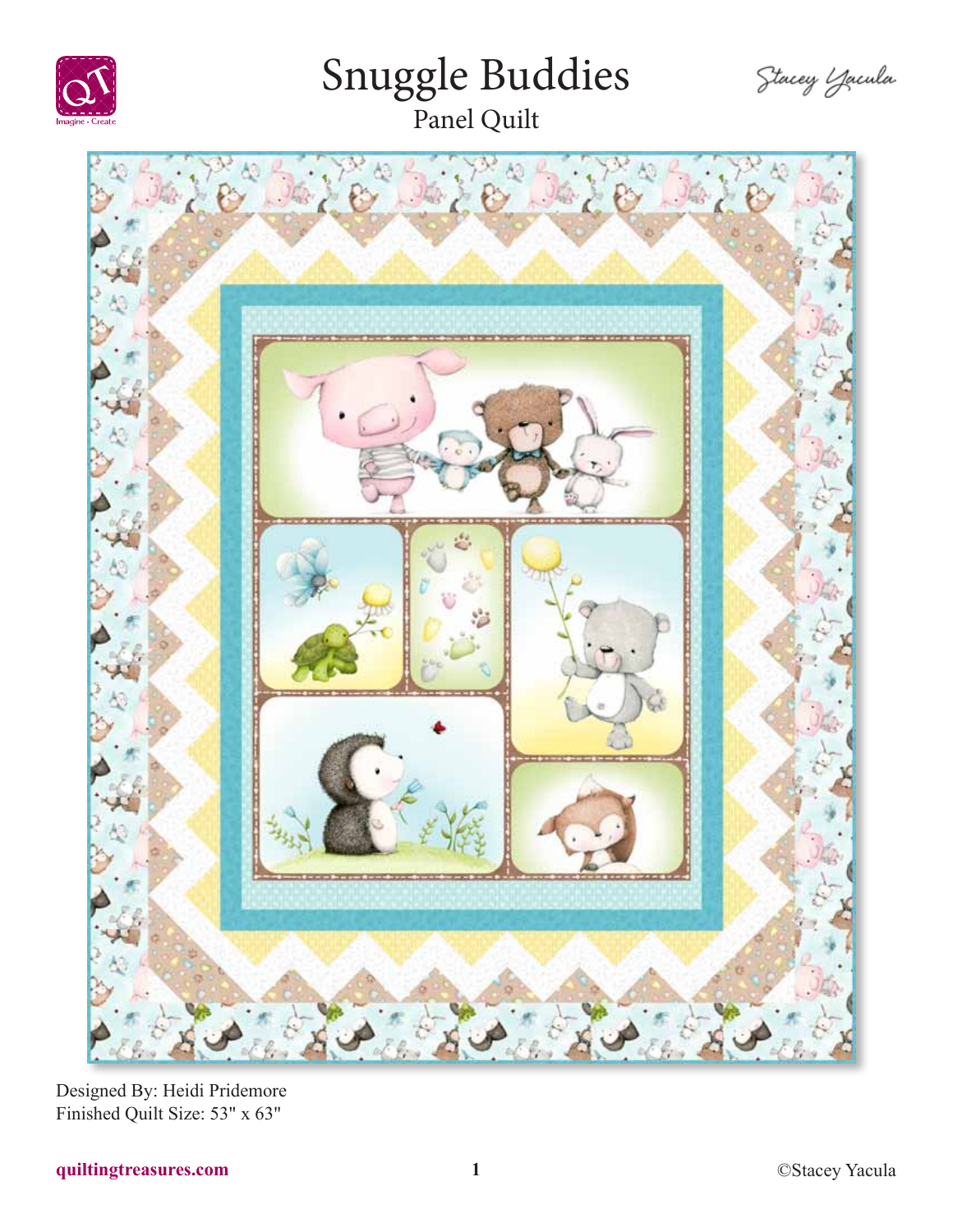

## Snuggle Buddies



Panel Quilt











| <b>FABRIC REQUIREMENTS</b> |                |
|----------------------------|----------------|
|                            |                |
| Design:                    | Yards          |
| 23433 Q                    | 1 Panel        |
| 23437 Q                    | $\frac{7}{8}$  |
| 23438 S                    | $\frac{1}{2}$  |
| 23437 ZK                   |                |
| 23436 A                    | $\frac{2}{3}$  |
| 23434 Q                    | $\frac{7}{8}$  |
| 23434 S (Backing)          | $3\frac{1}{2}$ |

#### **Cutting Directions:**

#### **From (A) Main Panel (23433 Q):**

• Fussy cut one 32½" x 42½" panel.

#### **From (B) Blue Swirls (23437 Q):**

- Cut two  $2\frac{1}{2}$ " x  $42\frac{1}{2}$ " strips.
- Cut two  $2\frac{1}{2}$ " x  $36\frac{1}{2}$ " strips.
- Cut six 2½" x **WOF** strips for the binding.

#### **From (C) Yellow Dots (23438 S):**

• Cut five 3" x width of fabric (**WOF**) strips. Sub-cut the strips into sixty-four 3" squares.

#### **From (D) White Swirls (23437 ZK):**

- Cut five 5½" x **WOF** strips. Sub-cut the strips into sixty-four 3" x 5½" strips.
- Cut one 3" x **WOF** strip. Sub-cut the strip into eight 3" squares.

#### **From (E) Brown Tracks (23436 A):**

- Cut one 5½" x **WOF** strip. Sub-cut the strip into four 5½" squares.
- Cut five 3" x **WOF** strips. Sub-cut the strips into sixtyfour 3" squares.

#### **From (F) Tossed Blue Characters (23434 Q):**

- Cut three 4½" x **WOF** strips. Sew the strips together, end to end, and cut two  $4\frac{1}{2}$ " x  $55\frac{1}{2}$ " strips.
- Cut three 4½" x **WOF** strips. Sew the strips together, end to end, and cut two  $4\frac{1}{2}$ " x  $53\frac{1}{2}$ " strips.

#### **From Yellow Tossed Characters (23434 S):**

• Cut two 61" x **WOF** strips. Sew the strips together and cut one 61" x 71" piece for the backing.

#### **Blocks:**

**1.** Sew one 2½" x 42½" Fabric B strip to each side of the 32½" x 42½" Fabric A panel. Sew one 2½" x 36½" Fabric B strip to the top and bottom of the Fabric A panel. Trim the block to 35½" x 45½" to complete the center block (Fig. 1).



**Fig. 1**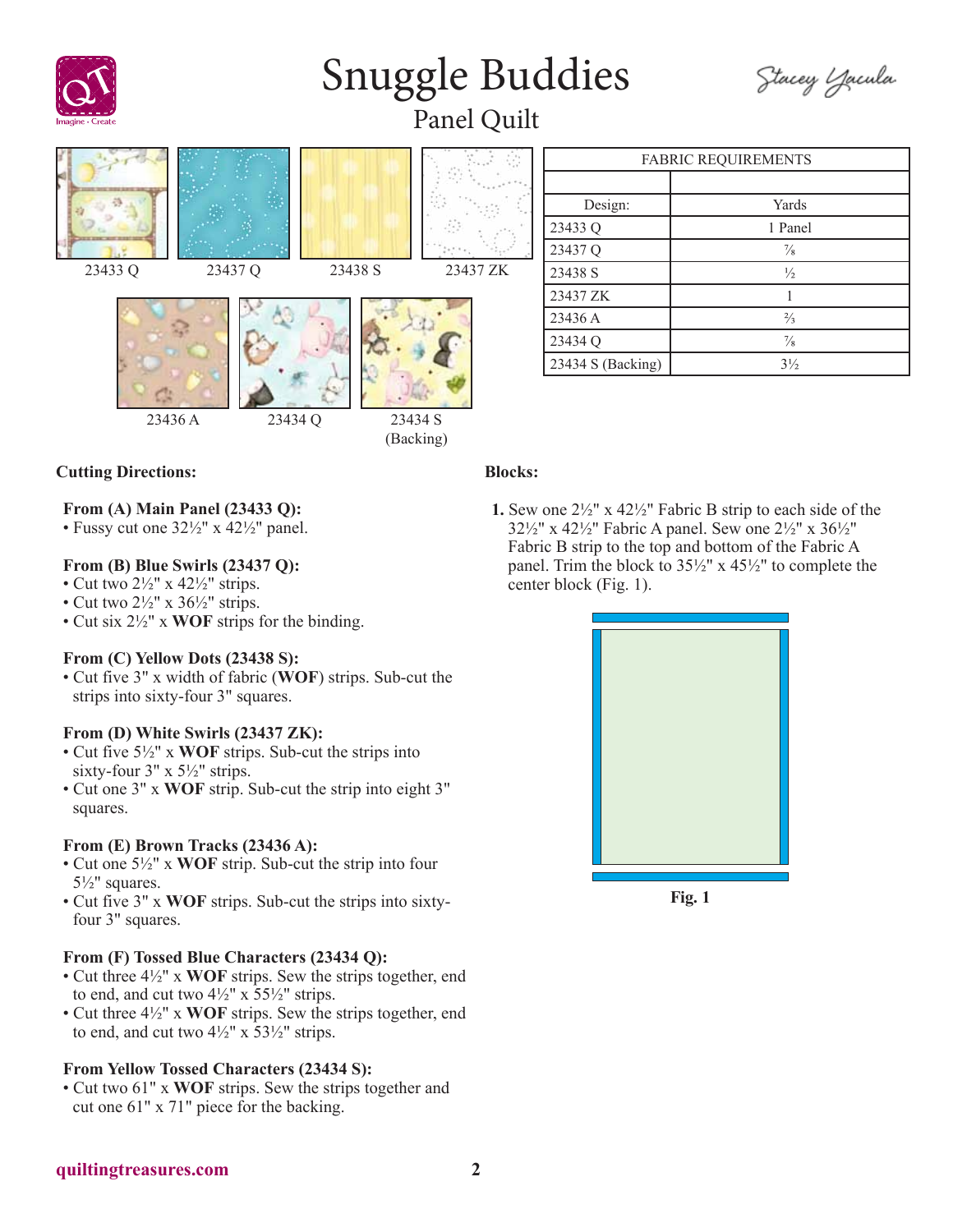

### Snuggle Buddies Panel Quilt

Stacey Zacula

**2.** Place one 3" Fabric E square on the left side of one 3" x 5½" Fabric D strip, right sides together (Fig. 2). Sew across the diagonal of the square from the upper left corner to the lower right corner (Fig. 2). Flip open the triangle formed and press (Fig. 3). Trim away the excess fabric from behind the triangle, leaving a  $\frac{1}{4}$ " seam allowance.



**3.** Place one 3" Fabric C square on the right side of the 3"  $x 5\frac{1}{2}$ " Fabric D strip, right sides together (Fig. 4). Sew across the diagonal of the square from the upper left corner to the lower right corner (Fig. 4). Flip open the triangle formed and press (Fig. 5). Trim away the excess fabric from behind the triangle, leaving a  $\frac{1}{4}$  seam allowance to complete one left E/D/C unit.



- **4.** Repeat Steps 2-3 to make thirty-two left E/D/C units total.
- **5.** Place one 3" Fabric E square on the left side of one 3" x 5½" Fabric D strip, right sides together (Fig. 6). Sew across the diagonal of the square from the upper right corner to the lower left corner (Fig. 6). Flip open the triangle formed and press (Fig. 7). Trim away the excess fabric from behind the triangle, leaving a  $\frac{1}{4}$ " seam allowance.



**6.** Place one 3" Fabric C square on the right side of the 3" x 5½" Fabric D strip, right sides together (Fig. 8). Sew across the diagonal of the square from the upper right corner to the lower left corner (Fig. 8). Flip open the triangle formed and press (Fig. 9). Trim away the excess fabric from behind the triangle, leaving a  $\frac{1}{4}$ " seam allowance to complete one right E/D/C unit.



- **7.** Repeat Steps 5-6 to make thirty-two right E/D/C units total.
- **8.** Sew together one right E/D/C unit and one left E/D/C unit to make one border block (Fig. 10). Repeat to make thirty-two border blocks total.



**9.** Place one 3" Fabric D square on the top left corner of one 5½" Fabric E square, right sides together (Fig. 11). Sew across the diagonal of the smaller square from the upper right corner to the lower left corner (Fig. 11). Flip open the triangle formed and press (Fig. 12). Trim away the excess fabric from behind the triangle ¼" away from the sewn seam.